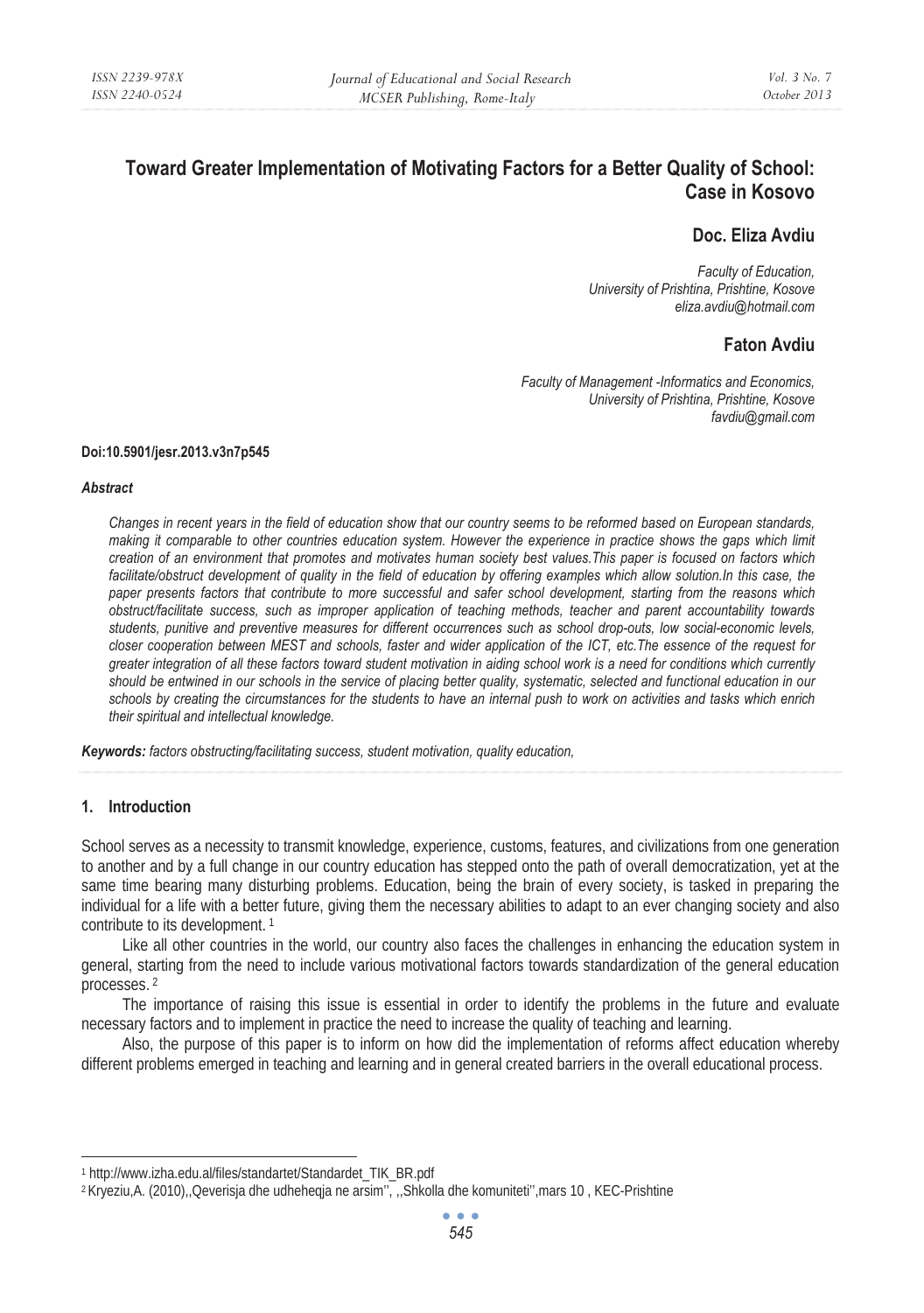### **2. Facing the Need for Change**

Trying to improve the conditions in education teachers faced great obstacles in using new teaching and learning methodologies and students in dealing with these methods. There are teachers who are against these reforms because they are unable to change and this is one of the reasons reform was misunderstood. A large number of teachers are not implementing these new techniques in practice. Non-implementation of new methodologies calls for an urgent need to organize and prepare permanent monitoring for all school structures, by the competent people, in order to support and advance the work in schools. Developing a modern education system depends upon teacher's continuous professional training.

Our institutions and the society in general must support this process by creating systems and programs that address the teachers need for various trainings related to increase the quality of education. Education development institutions should also prepare curricula for all institutions dealing with professional specialization of teachers and educators. 3

Parents warning system, used to immediately inform the parents if their child is absent from school, is still not present in many schools. Telephone communication or parents visiting the school are still the only methods by which the parents can receive information on the state of their child.

Schools also are not offering any extra curriculum activities to children, therefore students themselves organize entertainment in their free time, which is usually not constructive. Most of students say they do not feel comfortable talking to their parents about various problems, and about many problems which could manifest later as is the case of lack of security in schools. 4

Another factor which is a point of concern for the students is drugs use. Approximately 20% of high school students use different types of drugs, the average age for first time drug consumption has dropped and now it affects even the age of 12 – 13, respectively grade VIII in elementary schools. Cannabis is sold in most of the bars around elementary and high schools in Kosovo and teachers are not well trained on drugs, therefore they cannot respond to this in the best possible manner. Although there is a National Strategy against Narcotics in the Republic of Kosovo this Strategy is not being implemented due to the lack of cooperation and coordination between different sectors in the Government of Kosovo. 5

### **3. Strengthening cooperation school – community**

Also, school cooperation with parents equally affects the family to change, have new opinion about the school and take part in joint responsibility.

In Kosovo there can never be successful changes if there is no improvement in creating a very professional partnership or cooperation between the school and society at large.

School cooperation with the community brings many benefits to education: school efficiency increases, teaching quality increases, functional governance, great results in learning, training people for work and professions, economic and living standard increase… Human values and life skills are encouraged, especially lifelong learning.

Partnership can be achieved through the following forms:

- Teacher and school principals training
- Help for schools

- Support in strategic planning
- Creation of dominant vision and orientation towards teaching and learning
- Pursuing advances in school efficiency and quality of work in schools
- Establishing learning professional cooperation networks

There are so many forms of advanced school – institutions partnership in higher education, aiming to verify problems and work on correcting them. 6

Naturally, an unsafe and negative environment damages children's readiness and motivation to learn, which

<sup>&</sup>lt;sup>3</sup> Gajraku,G. & Mexhuni,A. hulumtim ,,Ndikimet e trajnimeve ne procesin mesimore''(2008), Prishtine 4 http://www.fiq-fci.org/repository/docs/siguria\_ne\_shkolla\_shqip.pdf

<sup>5</sup> http://www.assembly-kosova.org/?cid=1,128,5618

<sup>6</sup> http://sq.wikibooks.org/wiki/Shkolla\_dhe\_komuniteti\_dy\_sisteme\_t%C3%AB\_nd%C3%ABrvarura/2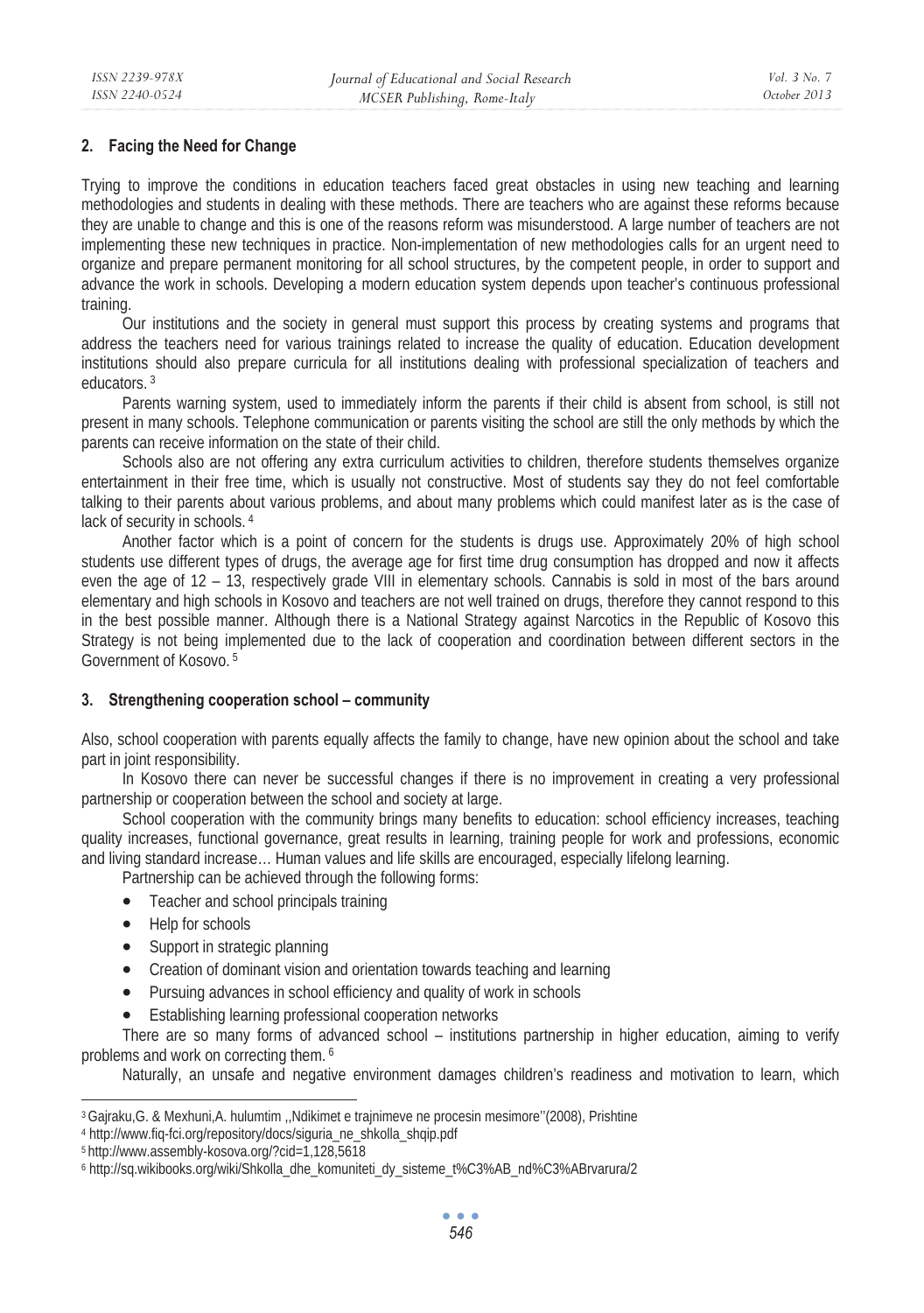| ISSN 2239-978X | Journal of Educational and Social Research | Vol. 3 No. 7 |
|----------------|--------------------------------------------|--------------|
| ISSN 2240-0524 | MCSER Publishing, Rome-Italy               | October 2013 |

consequently brings bad results in teaching, conflicts and misunderstandings with parents and as well as with teachers. This phenomenon further demotivates students and increases the tendency to make dropping school a possible solution.

Dropping out of teaching process is becoming a serious issue in our society and we should know the factors driving the youth towards this choice, the family should be the first safety, sometimes by the lack of establishing effective relationships and the second safety are the teachers, with whom they are in contact outside the family process; having in mind the importance and necessity of these two institutions, family and school, and concrete responsibilities of both parties in school dropout.

Not knowing the facts obstructs success:

- Lack of motivation and seriousness
- Non-preparation and the fear of low marking
- Overburdened curricula
- Lack of communication and positive relationships
- Students' lack of patience
- Lack of clear rules sensitive towards the students needs
- Lack of accountability and interest by class supervisors
- Overcrowding classes makes student testing very rare.**<sup>7</sup>**

### **4. Comprehensive integration of Technological Achievements into Schools**

In a world which is constantly orienting itself toward technology and globalization, understanding, use and establishing Information Technology and Communication (ITC) culture has become a very important factor which enables a more modern student education, capable of facing the challenges of development. In teaching the necessary technological skills to students new teaching methods should be used compared to methods used in traditional teaching. Students, using these new technological tools gain computer skills, the skills which they will be able to use in the future at their working places.

Main benefit coming from the efficient use of new technologies is the increase of student ability to focus on learning, which improves understanding and transfers the content to long-term memory. Based on this justification the aim is to transform traditional classes into classes conceptualized on the basis of technology. 8

Wide incorporation of technological systems into learning process aims to make the students confident and productive technology users at the end of their study cycles, and prepared to be capable competitors at the European labor market. Pursuant to this, it is also required that the teachers also possess basic ITC (Information Technology and Communication) skills and contribute to the increase of quality of teaching by integrating and wide usage of ITC in teaching processes. 9

School evolution requires well prepared staff, but the students should also be in line with the newest trends of time. It is exactly the use of computers and information technology in classes which stimulates student imagination and makes the student creative and investigative for continuous learning. It is necessary to teach the students the skills of 21st century, in which we live, and this can be done only if their teachers are functioning towards achieving their mission in the best possible manner. 10

### **5. What is the opinion on what the school offers currently and what changes should be made for empowering schools ?**

### *5.1 Discussions and parents and teachers requests*

Analyzing discussions and opinions of some parents of children attending school in low secondary schools in Prishtina we are trying to answer these questions which continue to preoccupy our society.

Some categories of different education staff acknowledge that current teaching conditions are insufficient to bring

<sup>&</sup>lt;sup>7</sup> Pode, R. (2012), "Braktisja e shkolles, fenomen qe kercenon arsimin shqipetar", may 7,<br><sup>8</sup>http://infoalbania.org/lajme-home/lajme-intervista/32702-dixitalizimi-i-shkollave-nis-projekti-ne-gjithe-vendin.html<br><sup>9</sup> http://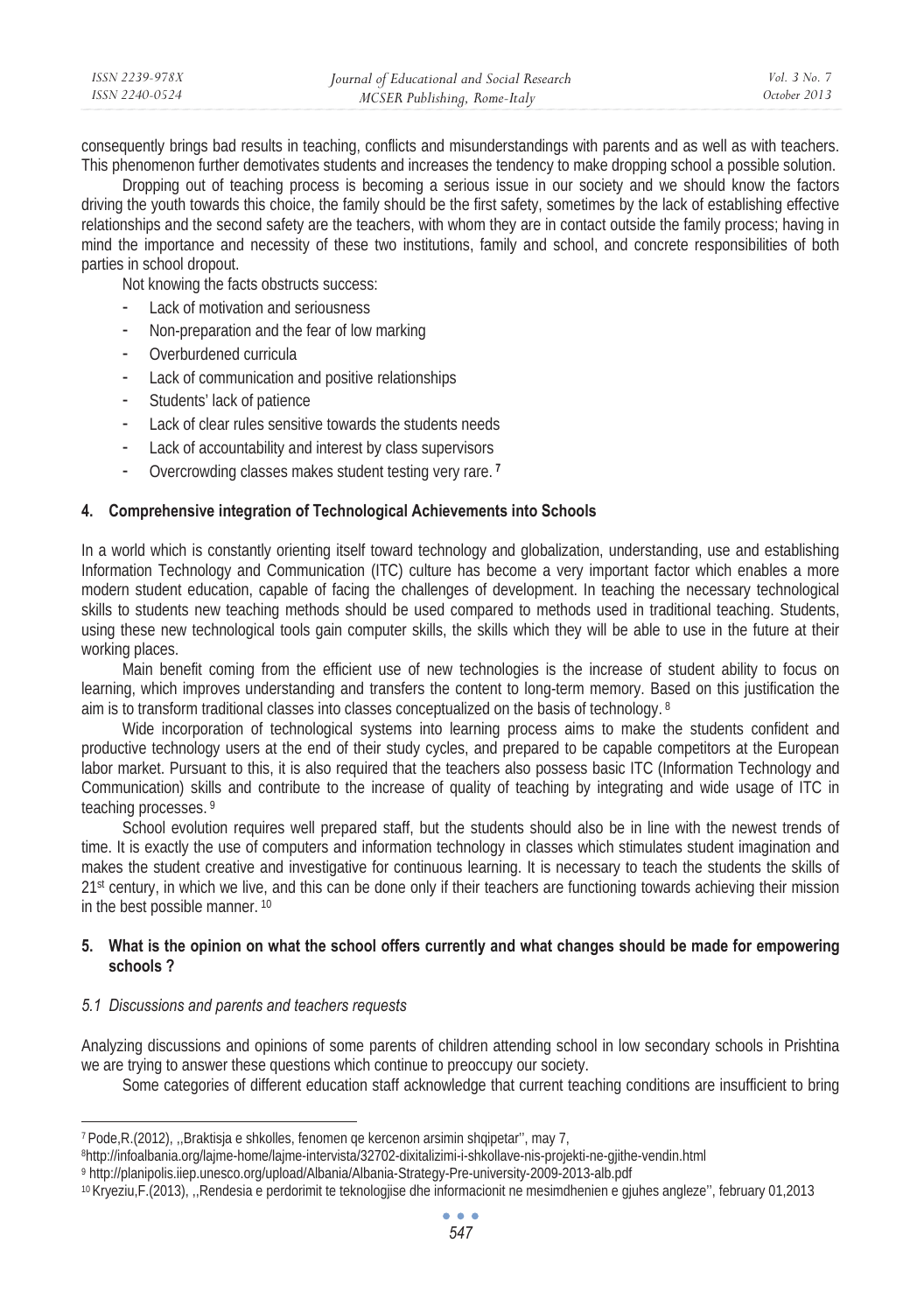| ISSN 2239-978X | Journal of Educational and Social Research | Vol. 3 No. 7 |
|----------------|--------------------------------------------|--------------|
| ISSN 2240-0524 | MCSER Publishing, Rome-Italy               | October 2013 |
|                |                                            |              |

sustainable improvement in teaching system performance and student achievements. They express their concern by addressing insufficient commitment, initially to highest instances (MEST), on restraints characterizing modern teaching methods and their efficient implementation in the teaching process due to the fact that teachers are not prepared accordingly and this requires great commitments.

One of the important conclusions emerging is that regardless of the teachers commitment to organize modern teaching in the learning process, there cannot be increase in teaching process performance as long as the number of students remains to be very high (even over 40 students).

Moreover, in general teachers' opinion, in many cases they stress that students are under very low parent care although they are important factors in the forming of them, therefore closer cooperation of parents and students and teachers shall bring positive effects.

The nature of the work changed and continues to change by combining an all-inclusive approach for the students to take on the role of knowledge and information receivers and hence it is more than necessary to include interactive approach which enables broad selection of knowledge sources in order to prepare students for full and productive life. Despite the fact that the largest number of students has the knowledge about technological equipment, however it is the school itself doesn't offer this.

All main and many other strategies highlight the need for urgent intervention by the high national institutions, expecting them to play a progressive role in achieving the objectives and by bringing a new climate for the purpose of increasing the standards in educational structures.

### **6. Conclusions**

- In order to respond to ongoing changes and challenges I believe that the phenomena outlined above and many others, which are the main links in the chain of subjects which consequently brought to debates, should be supported by experience gained throughout the years and incite fruitful integration into the European network of educational structure.
- Several qualitative researches compare our schooling with many other democratic countries and here I believe that education, as a discipline for evolving mind and character, should work as an institution for wider formation, in regard to respecting opinions, ideas and methods, by accepting every change and problem and linking what is learned with their experiences, raising questions over the truthfulness and by building other examples which are a need and necessity of this time and the profession we exercise.
- Today, to function in the time and environment with ever growing demands for sustainable development is necessary to transform the educational process in all its segments.
- The fact that education is in the middle of efforts to support it towards the modern challenges for creating a new climate and make it comparable to educational structures in developed countries, the biggest responsibility falls over local state institutions in accelerating this process by identifying problems in planning and facing the changes which touch upon today's educational process.
- In order to identify factors which are obstructing the effective development of the educational process the entire work and attention should be addressed on the basis of respecting the law by supporting, stimulating specialized organisms to actively partake by undergoing a series of quick and qualitative changes.
- In this view school institution is preconditioned by the qualitative modern technology and information preparedness in the fields of educational system and cannot remain indifferent to rapid technological progress which exercises direct influence over the society.

### **7. Acknowledgement**

Personal experience, original literature and different websites, as well as student, parents and teacher impressions, were used for making this paper.

### **References**

http://www.izha.edu.al/files/standartet/Standardet\_TIK\_BR.pdf

Kryeziu,A. (2010),,Qeverisja dhe udheheqja ne arsim'', ,,Shkolla dhe komuniteti'',mars 10 , KEC-Prishtine http://sq.wikibooks.org/wiki /Shkolla\_dhe\_komuniteti\_dy\_sisteme\_t%C3%AB\_nd%C3%ABrvarura/2

> $\bullet$   $\bullet$   $\bullet$ *548*